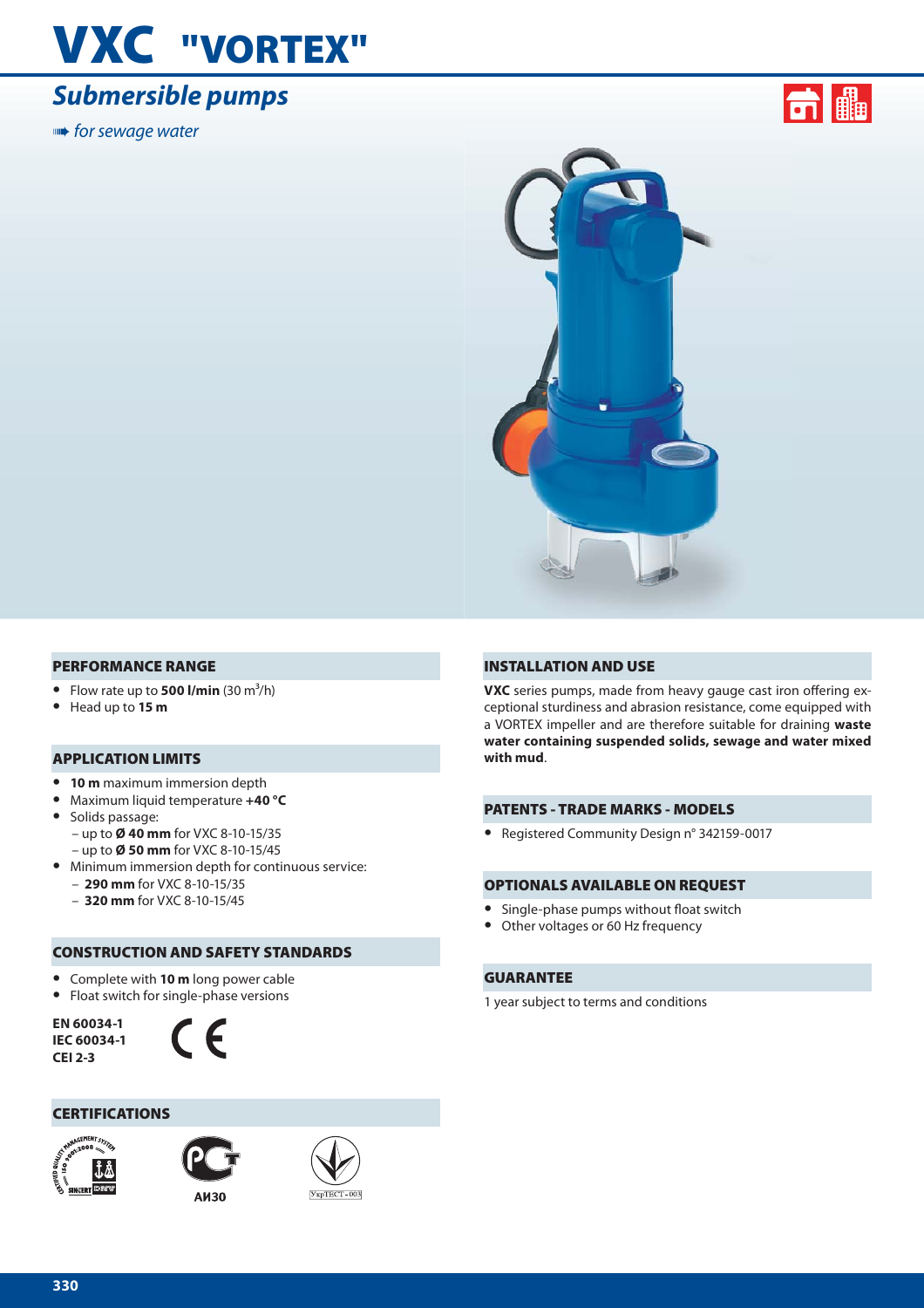



| <b>MODEL</b>      |                  |      | <b>POWER</b> | $m^3/h$    | $\Omega$ | 3              | 6   | 9    | 12   | 15             | 18             | 21  | 24             | 27             | 30  |
|-------------------|------------------|------|--------------|------------|----------|----------------|-----|------|------|----------------|----------------|-----|----------------|----------------|-----|
| Single-phase      | Three-phase      | kW   | <b>HP</b>    | O<br>l/min | $\bf{0}$ | 50             | 100 | 150  | 200  | 250            | 300            | 350 | 400            | 450            | 500 |
| <b>VXCm 8/35</b>  | $\qquad \qquad$  | 0.55 | 0.75         |            | 8.4      | 7.5            | 6.5 | 5.2  | 3.7  | $\overline{2}$ |                |     |                |                |     |
| <b>VXCm 10/35</b> | <b>VXC 10/35</b> | 0.75 |              |            | 10       | 9.5            | 8.5 | 7.2  | 5.8  | 4              | $\overline{2}$ |     |                |                |     |
| <b>VXCm 15/35</b> | <b>VXC 15/35</b> | 1.1  | 1.5          |            | 15       | 14             | 13  | 11.8 | 10.5 | 9              | 7.5            | 6   | $\overline{4}$ | $\overline{2}$ |     |
| <b>VXCm 8/45</b>  |                  | 0.55 | 0.75         | H metres   | 6        | 5.5            | 5   | 4.4  | 3.6  | 2.8            | 2              |     |                |                |     |
| <b>VXCm 10/45</b> | <b>VXC 10/45</b> | 0.75 |              |            | 7.5      | $\overline{7}$ | 6.5 | 5.8  | 5    | $\overline{4}$ | 3.2            | 2.4 | 1.5            |                |     |
| <b>VXCm 15/45</b> | <b>VXC 15/45</b> | 1.1  | 1.5          |            | 11       | 10.5           | 10  | 9.5  | 9    | 8.3            | 7.5            | 6.8 | 6              | 5              | 4   |

**Q** = Flow rate **H** = Total manometric head Tolerance of characteristic curves in compliance with EN ISO 9906 App. A.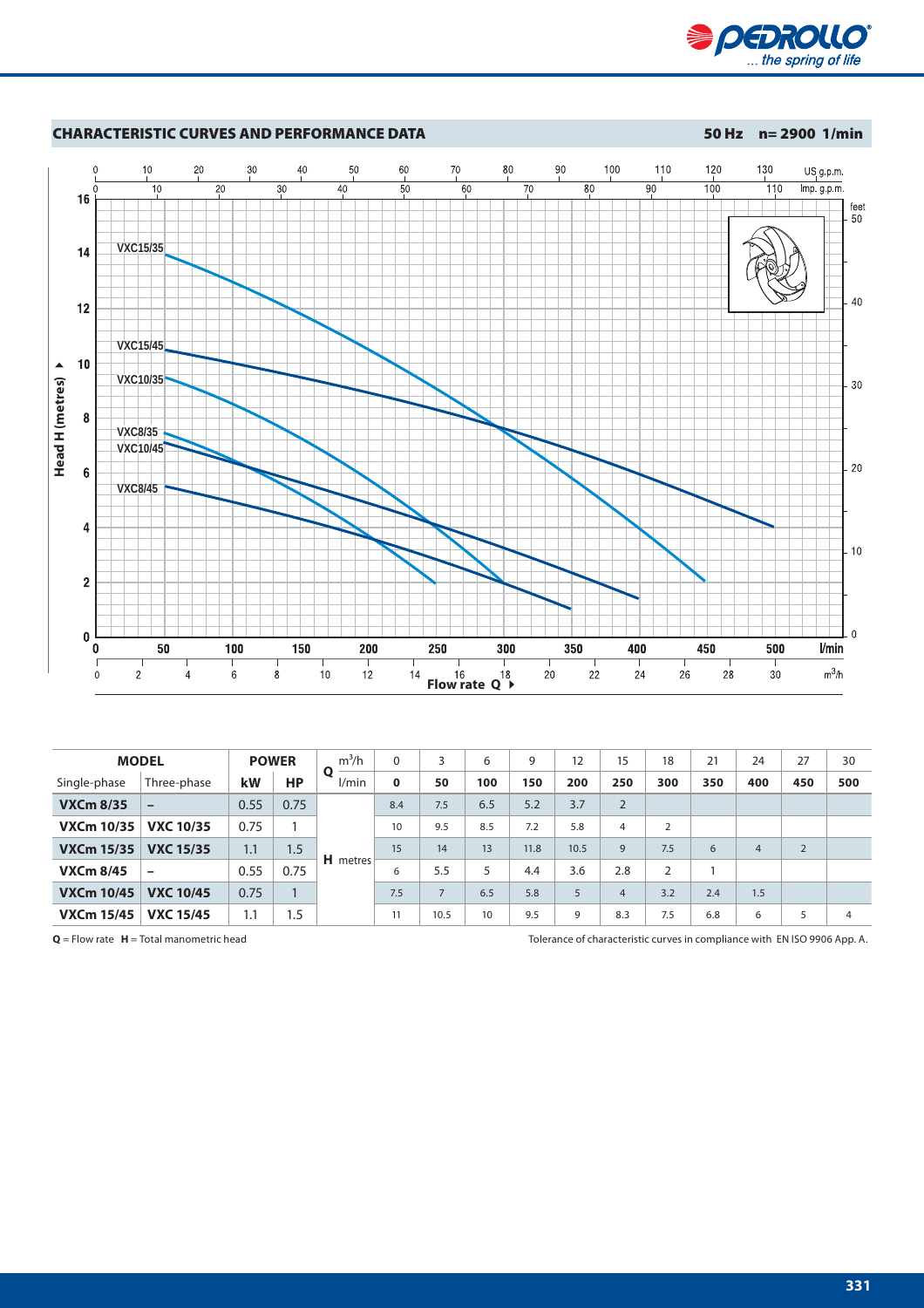# **VXC "VORTEX"**

|   | <b>POS. COMPONENT</b>     | <b>CONSTRUCTION CHARACTERISTICS</b>                        |
|---|---------------------------|------------------------------------------------------------|
|   | <b>PUMP BODY</b>          | Cast iron, with threaded port in compliance with ISO 228/1 |
|   | <b>BASE</b>               | Stainless steel AISI 304                                   |
| з | <b>IMPELLER</b>           | Stainless steel AISI 304 VORTEX type                       |
| 4 | <b>MOTOR CASING</b>       | Cast iron                                                  |
| 5 | <b>MOTOR CASING PLATE</b> | Stainless steel AISI 304                                   |
| 6 | <b>MOTOR SHAFT</b>        | Stainless steel FN 10088-3 - 1.4104                        |

#### **7 SHAFT WITH DOUBLE SEAL AND OIL CHAMBER**

|    | Seal              | <b>Shaft</b>      |                                                                                                             | <b>Materials</b> |            |
|----|-------------------|-------------------|-------------------------------------------------------------------------------------------------------------|------------------|------------|
|    | Model             | <b>Diameter</b>   | Stationary ring                                                                                             | Rotational rina  | Elastomer  |
|    | <b>MG1-14 SIC</b> | $\emptyset$ 14 mm | Ceramic                                                                                                     | Silicon carbide  | <b>NBR</b> |
| 8. | LIP SEAL          |                   | <b>Ø 15 x Ø 24 x H 5</b> mm for VXC 8-10/35-45<br>$\emptyset$ 16 x $\emptyset$ 24 x H 5 mm for VXC 15/35-45 |                  |            |

#### **9 BEARINGS 6203 ZZ / 6203 ZZ**

#### **10 CAPACITOR**

| Pump              | Capacitance      |              |
|-------------------|------------------|--------------|
| Single-phase      | (230 V or 240 V) | (110 V)      |
| <b>VXCm 8/35</b>  |                  |              |
| <b>VXCm 8/45</b>  | 20 µF 450 VL     | 30 µF 250 VL |
| VXCm 10/35        |                  |              |
| <b>VXCm 10/45</b> |                  |              |
| <b>VXCm 15/35</b> | 25 µF 450 VL     |              |
| <b>VXCm 15/45</b> |                  |              |

#### **11 ELECTRIC MOTOR**

- Single-phase 230 V 50 Hz
	- with thermal overload protector built-in to the winding
- Three-phase 400 V 50 Hz
- Insulation: F class
- Protection: IP 68

#### **12 POWER CABLE**

**10 metre** long "H07 RN-F" cable (with Schuko plug on single-phase versions only)

#### **13 FLOAT SWITCH**

(only for single-phase versions)